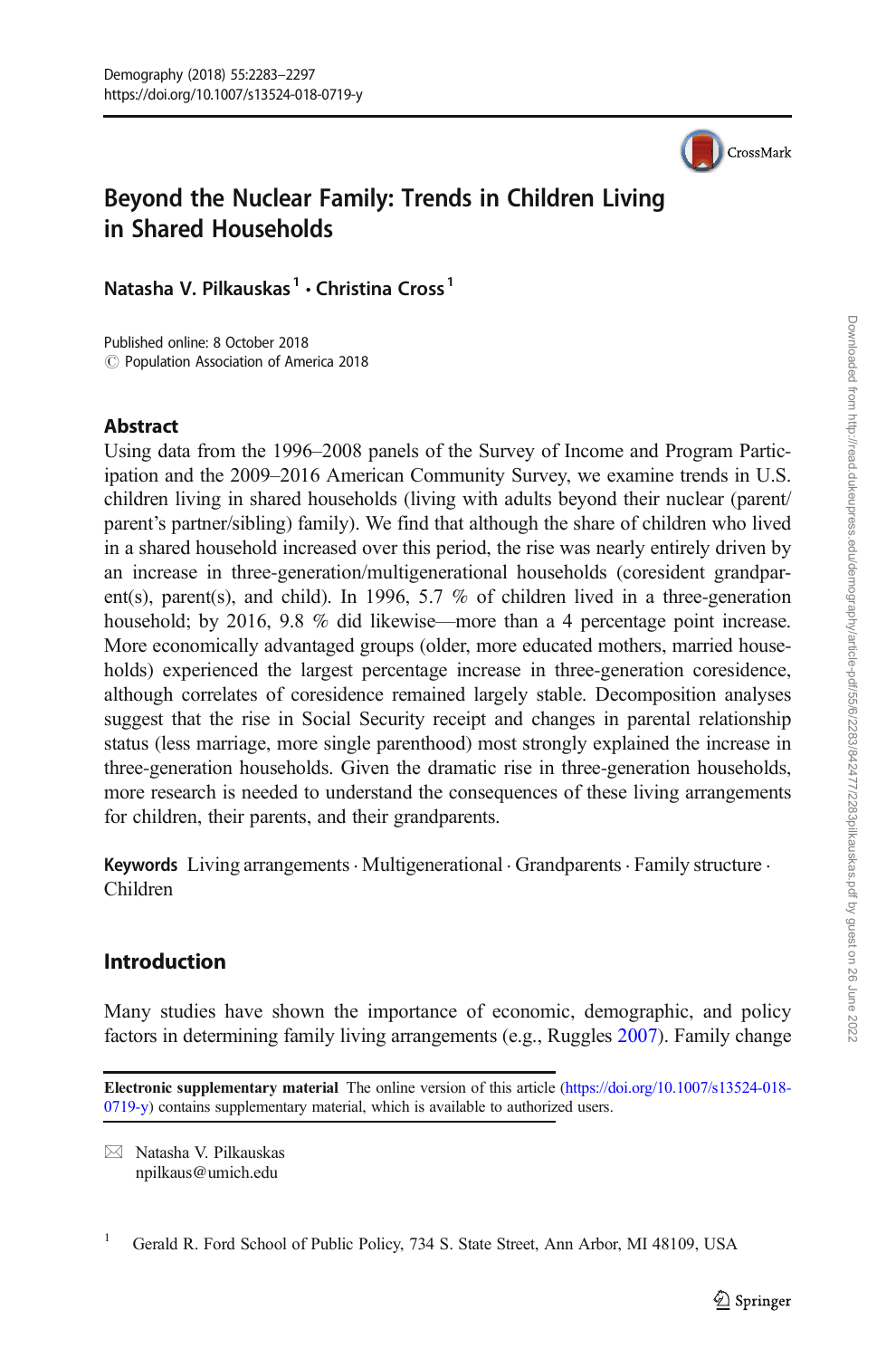(such as high divorce and nonmarital fertility rates) and other demographic factors (such as increased longevity) influence family dynamics and intergenerational relationships, including coresidence (Bengtson [2001](#page-13-0)). Understanding family change is important because a robust body of research has documented strong links between children's living arrangements, economic well-being, and long-term child outcomes (e.g., Cherlin [2010\)](#page-13-0). Despite increasing recognition of the diversity in children's living arrangements (e.g., Carlson and Meyer [2014\)](#page-13-0), to date, no research has studied trends in household sharing (at least one resident adult who is not the child's parent/parent's partner/sibling) among families with children and differences by type of household sharing.<sup>1</sup> This is an oversight given that nearly 20 % of U.S. children (or 15 million) live in a shared household (Mykyta and Macartney [2012](#page-14-0)), and adults in shared households play an important role in the lives of children (Amorim et al. [2017;](#page-13-0) Cherlin and Seltzer [2014;](#page-13-0) Edin and Lein [1997;](#page-14-0) Pilkauskas [2012;](#page-14-0) Stack [1974](#page-14-0)) that can both positively and negatively affect children's cognitive and socioemotional well-being (e.g., Dunifon and Kowaleski-Jones [2007;](#page-14-0) Mollborn et al. [2012;](#page-14-0) Pilkauskas [2014](#page-14-0)).

Using data from the 1996, 2001, 2004, and 2008 panels of the Survey of Income and Program Participation (SIPP), as well as the American Community Survey (ACS) (2009–2016), we add to the literature by examining two questions. First, what are the trends in household sharing among families with children over time, and are there differences by type of shared household (e.g., living with an aunt/uncle vs. a grandparent vs. a nonrelative)? Second, what explains the changes in shared household living arrangements? To answer the first question, we plot trends in shared living arrangements by household type and find that the increase in shared living arrangements over time is being driven by an increase in three-generation/multigenerational (coresident grandparent, parent, child) households. We then focus our analyses on three-generation households by examining which demographic groups have increased coresidence, whether the correlates of coresidence have changed over time, and the demographic/ socioeconomic factors that help explain the increase. By understanding trends in children's living arrangements, we can help inform policies and programs that support children.

## Data, Measures, and Method

We use the Survey of Income and Program Participation (SIPP), a nationally representative survey of the noninstitutionalized population collected by the U.S. Census Bureau. Data come from the 1996, 2001, 2004, and 2008 SIPP panels.<sup>2</sup> We use the Household Relationships Topical Module (HRTM), which was collected as part of the second wave of each panel and asked detailed information on all relationships of individuals in a household; we can identify the relationship of every person in the household to each child in the household. This household detail is uncommon in large

<sup>&</sup>lt;sup>1</sup> Research has documented prevalence of particular types of shared living arrangements, such as extendedfamily households (children living with adult relatives; Kreider and Ellis [2011\)](#page-14-0) or grandparent coresidence (e.g., Dunifon et al. [2014;](#page-14-0) Ellis and Simmons [2014](#page-14-0)), but has not examined trends comparing across types of shared living arrangements for children.

<sup>&</sup>lt;sup>2</sup> We do not use earlier waves of SIPP (pre-1996) or the 2014 SIPP because changes in sampling and questionnaire design make comparisons difficult and inaccurate.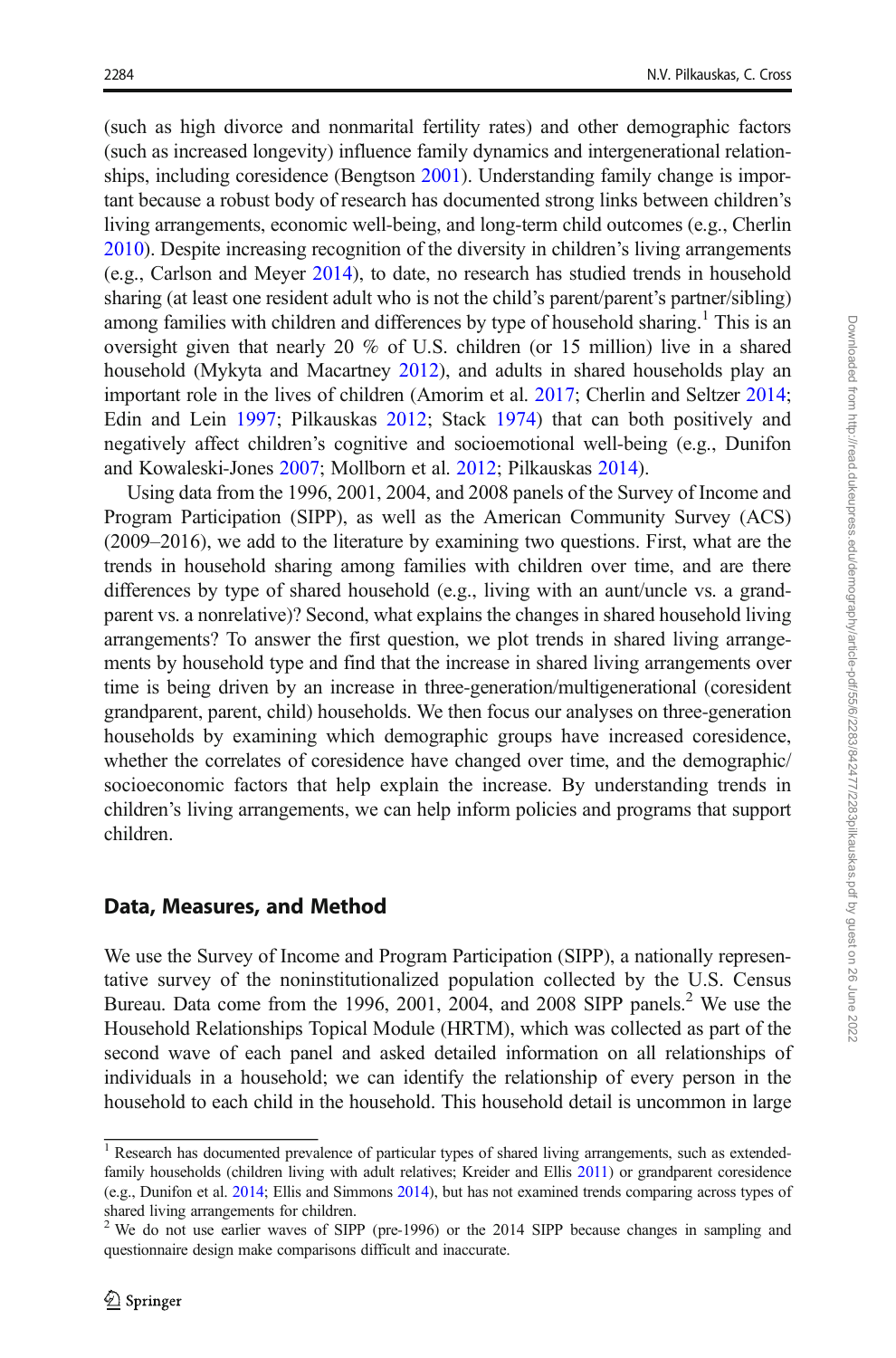nationally representative studies, which typically rely on household rosters that provide data only on the relationship to the reference person and thus miss out on many relationships in the household (Kreider [2008\)](#page-14-0). Data from the HRTM are merged with the core data files and are restricted to the fourth reference month, the SIPP reporting month (Moore [2008\)](#page-14-0). The sample in each panel wave used ranges from 30,000 to 42,000 households, including 20,000–28,000 children.

We also use the 2009–2016 ACS, a nationally representative survey of the U.S. population that samples approximately 3 million households annually. The ACS, collected by the U.S. Census Bureau, uses monthly rolling samples of households to produce annual estimates of the population for people in housing units (and group quarters for most years).<sup>3</sup> For our analyses, we exclude individuals living in group quarters. The ACS data for this study were drawn from extracts made by the Integrated Public Use Microdata Sample (IMPUS-USA; Ruggles et al. [2017](#page-14-0)). The ACS collects household information through a roster with reference to a single person in the household and with less detailed information than the SIPP. We focus our analyses using the ACS on children living with grandparents (three-generation and skippedgeneration households).

# Household Sharing

Household sharing is coded to examine many types of shared living arrangements. Additional details on how the measures were constructed are available in the online appendix.

- 1. Shared household: a child lives with an additional adult beyond the parent/stepparent, sibling, or the cohabiting partner of the parent (also known as *doubled-up* households; Pilkauskas et al. [2014](#page-14-0)).
- 2. Extended family: a child lives with any adult relative beyond the parents/stepparents, sibling, or parent's cohabiting partner. This includes grandparents, aunts/ uncles, nieces/nephews, and other relatives (e.g., cousins).
- 3. Grandparents: a child lives with at least one grandparent.
- 4. Aunt/uncle: a child lives with at least one adult aunt/uncle.
- 5. Other relative: a child lives with at least one adult relative who was not the grandparent, aunt/uncle, sibling, or parent/parent's partner.
- 6. Nonrelative: a child lives with at least one adult nonrelative.

Categories are not mutually exclusive; a child who lives with both a grandparent and nonrelative is included in both categories. In each case, a parent may or may not be present.

Prior research has noted large differences between three-generation/multigenerational households (children living with at least one grandparent and at least one parent) and skipped-generation households (at least one coresident grandparent and grandchild, no

<sup>&</sup>lt;sup>3</sup> Additional details on the ACS are available online ([https://www.census.gov/programs-surveys/acs/](https://www.census.gov/programs-surveys/acs/methodology/design-and-methodology.html) [methodology/design-and-methodology.html\)](https://www.census.gov/programs-surveys/acs/methodology/design-and-methodology.html).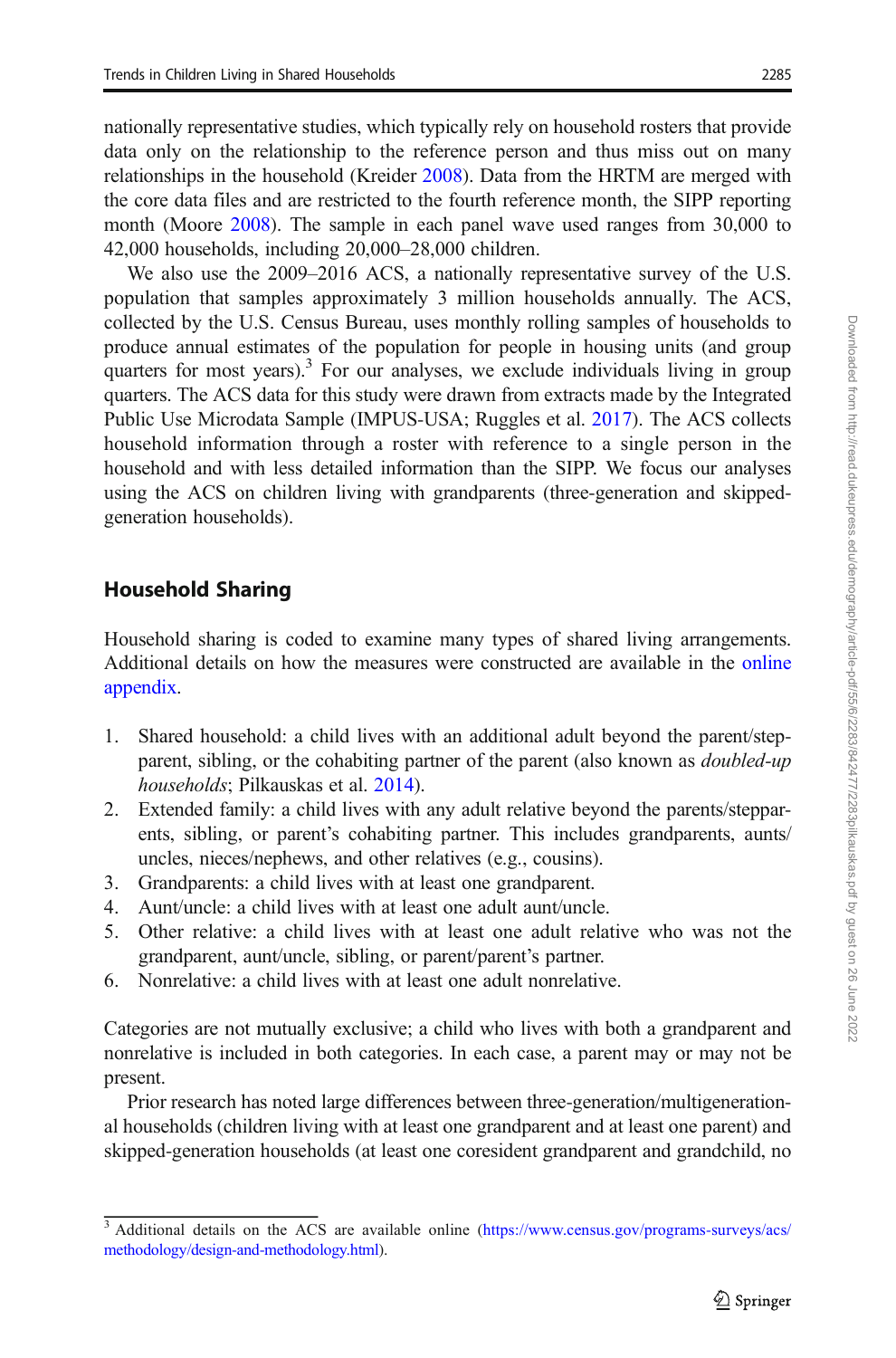parent present; Dunifon et al. [2014](#page-14-0)). Thus, we also examine these two households separately.

# **Correlates**

Following previous research (e.g., Kamo [2000](#page-14-0)), we examine the following indicators in the correlates analysis and the Oaxaca-Blinder decomposition: child's age  $(<5, 6-11$ , 12–17), sex, and race/ethnicity (non-Hispanic black, non-Hispanic white, Hispanic, Asian, other race/ethnicity); mother's relationship status (married, unmarried, divorced/ widowed/separated), age (<18, 18–29, 30–39, 40–49, 50+), education (less than high school, high school, some college, college or higher), and labor force participation (employed, unemployed, not in labor force); whether the mother is an immigrant; and family income-to-needs ratio (using Census Bureau income-to-needs thresholds <101% of poverty, 101 to 200 %, 201 % to 300%, 301 % to 400 %, and 401 % or greater.<sup>4</sup> We also include measures of whether the child lives in an urban area; the region of the country (Northeast, Midwest, South, West); whether the home is owned; and whether anyone in the household received Temporary Assistance for Needy Families (TANF), food stamps/Supplemental Nutrition Assistance Program (SNAP), Social Security (also including survivors benefits), Supplemental Security Income (SSI; including both children and adults), unemployment insurance, veteran's payments (VA), child support, Special Supplemental Nutrition Program for Women, Infants, and Children (WIC), or public housing/housing assistance. Further, we include measures of the child's health insurance (Medicaid, private health insurance, none) and whether the child received free or reduced-price school lunch/breakfast. In the online appendix (Table A1), we provide descriptive statistics on all the covariates for 1996 and 2009. Compared with 1996, in 2009, fewer children were white, and more mothers had college degrees, were over the age of 40, and were immigrants. Children in 2009 were more likely to live in a household receiving public assistance (especially Medicaid and school breakfast/lunch, although far fewer received TANF), but a higher share also lived in households above 401 % of poverty.

# Method

To answer our first research question, regarding trends in household sharing among families with children over time, we provide weighted descriptive statistics. To answer our second research question, aimed at explaining the observed changes in household sharing—specifically, the increase in three-generation coresidence, which is the only shared living arrangement that increased over this period—we conduct three additional analyses. First, we examine which demographic groups have increased three-generation coresidence, using weighted descriptive statistics and calculating the percentage change by group. Second, we compare the correlates of three-generation coresidence in 1996 with those in 2009 to see whether different factors predict coresidence over time. To do this, we run

<sup>&</sup>lt;sup>4</sup> If a child is not living with the mother, we use information on the father.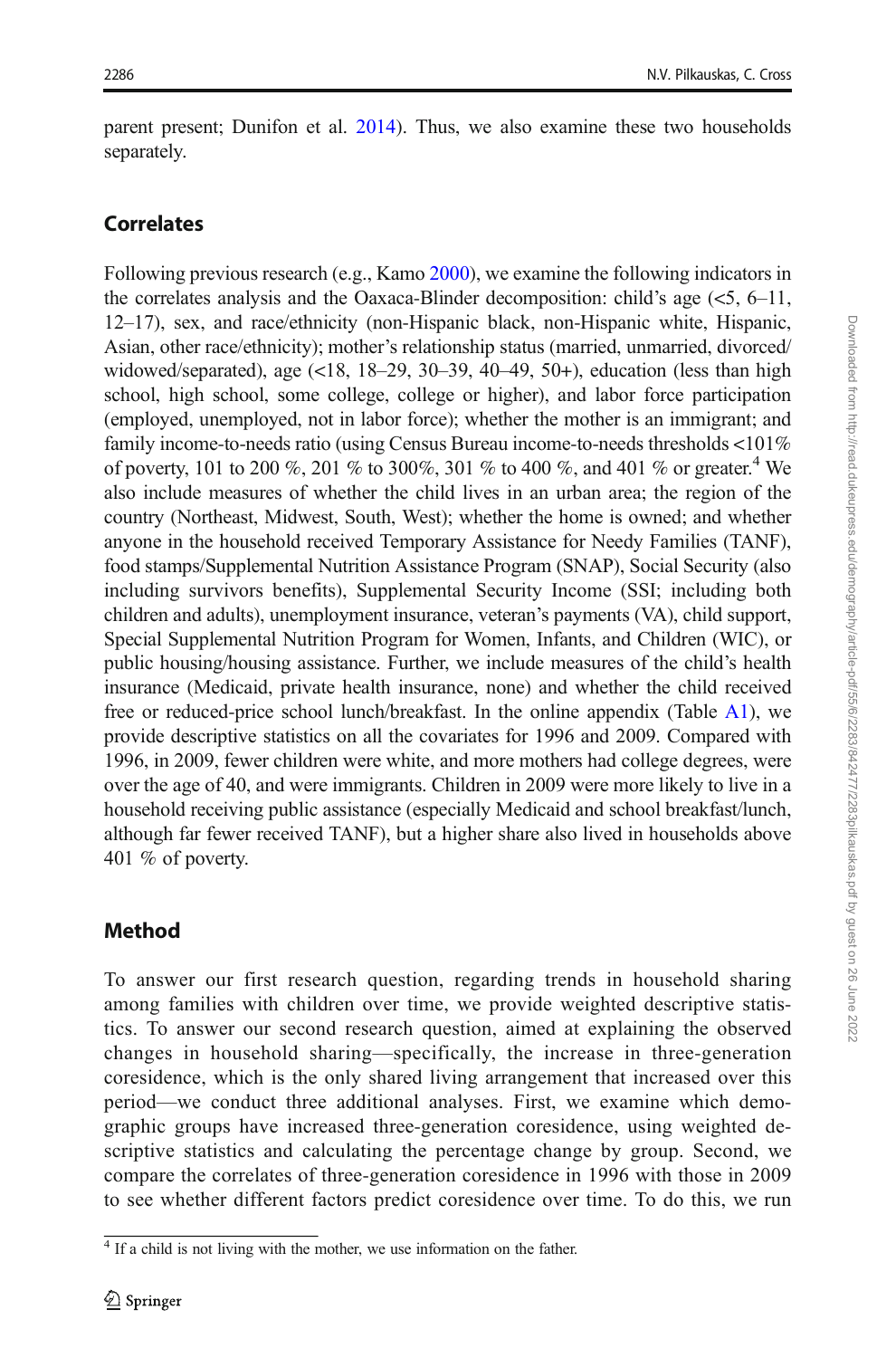

Fig. 1 Percentage of children living in different types of shared households by year: SIPP 1996, 2001, 2004, and 2008

logistic regression models (reporting odds ratios) in which we regress threegeneration coresidence on the covariates detailed earlier separately for 1996 and for 2009.<sup>5</sup> We run Chow tests to test for significant differences in beta coefficients across the two periods. Last, to examine which factors might explain the change in coresidence over time, we conduct Oaxaca-Blinder decomposition (the Fairlie extension for binary outcomes; Fairlie [2005](#page-14-0)) using the same covariates detailed earlier (those used in the correlates model). This statistical method decomposes how changes in various factors—say, the share of children living with single parents—might explain mean differences in household composition over time. (See Van Hook et al. [\(2004\)](#page-14-0) for a detailed application of the Oaxaca-Blinder decomposition.) We report results using a pooled sample for 1996 and 2009 so that the results are not affected by the selection of comparison year (Neumark [1988](#page-14-0); Oaxaca and Ransom [1994\)](#page-14-0); however, extensions using a shift-share approach (for either year) were nearly identical to those presented here. We compute the decomposition using normalized effects (deviations from a grand mean), which allows us to calculate effects for every category (including the excluded category; for more details, see Jann [2008](#page-14-0); Yun [2005a,](#page-14-0) [b](#page-14-0)), but substantive findings were the same when we ran models excluding a reference category.

### Results

## What Are the Trends in Household Extension?

Figure 1 displays trends in children's household extension between 1996 and 2009. Overall, the proportion of children living in shared households during this period increased by 3 percentage points (from 17.6 % to 20.8 %). This increase did not occur

<sup>&</sup>lt;sup>5</sup> We checked for high correlations between the variables. Where we found high correlations, we ran extensions excluding those variables. The findings were unchanged.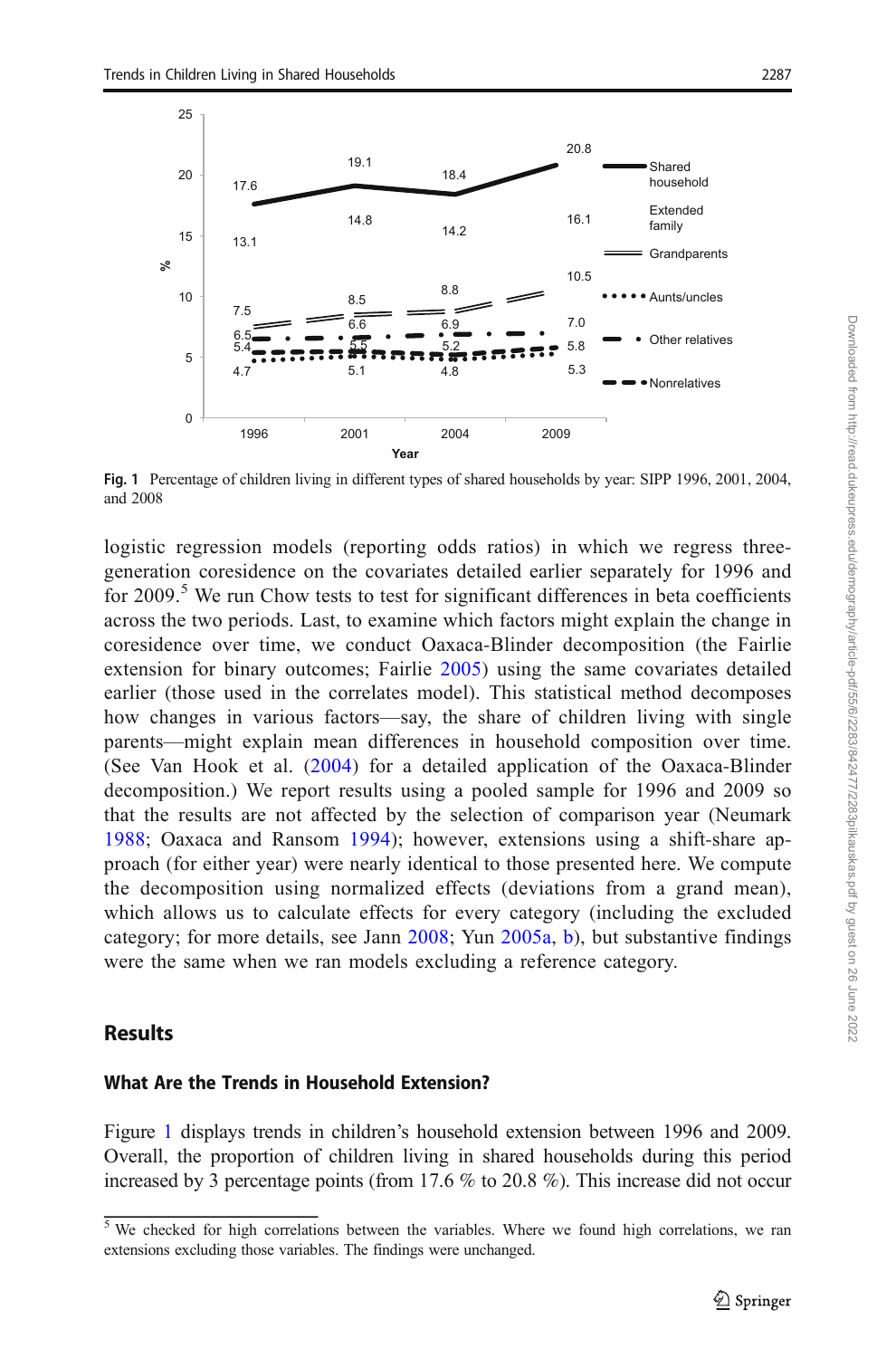

Fig. 2 Percentage of children living in three-generation and skipped-generation households by year: SIPP 1996, 2001, 2004, and 2008

evenly across all types of shared households. The largest growth in household sharing took place among children living with grandparents (from  $7.5\%$  to  $10.5\%$ ), whereas the share of children living with aunts/uncles (approximately  $5\%$ ), other relatives  $(7 \%)$ , and nonrelatives  $(5 \%)$  remained relatively stable during these years.

To further explore trends in grandparent coresidence, Fig. 2 plots skippedgeneration and three-generation coresidence over time. Although skippedgeneration households increased somewhat over this period, we find that nearly the entire rise in household extension was attributable to a growth in threegeneration households (5.7 % to 8.0 %).

To study whether the upward trend in grandparent coresidence continued beyond 2009, in Fig. [3](#page-6-0), we use the ACS to examine trends in three-generation and skippedgeneration coresidence through 2016.<sup>6</sup> The share of children living in three-generation households continued to rise, from 8.1 % in 2009 (8.0 % in the SIPP) to 9.8 % in 2016. To better understand this trend, the remainder of our analyses focuses on threegeneration households.

### Who Is More Likely to Live in a Three-Generation Household?

To further unpack the rise in three-generation households, we examine whether particular demographic groups were more likely to live in such a household. In Table [1,](#page-7-0) we examine which demographic groups experienced the largest increase in three-generation coresidence (by row).<sup>7</sup> In keeping with the fact that threegeneration households increased over this period, we see that most demographic groups experienced an increase in coresidence, but a few trends stand out. For example, black and Asian children experienced the smallest percentage increase in coresidence, despite more generally having the highest rates of three-generation

 $\overline{6}$  We do not use the ACS for our main analyses because we cannot distinguish as many household types, and the (nonpilot) data only start in 2005.

 $<sup>7</sup>$  Percentage/percentage point inconsistencies in the table are due to rounding.</sup>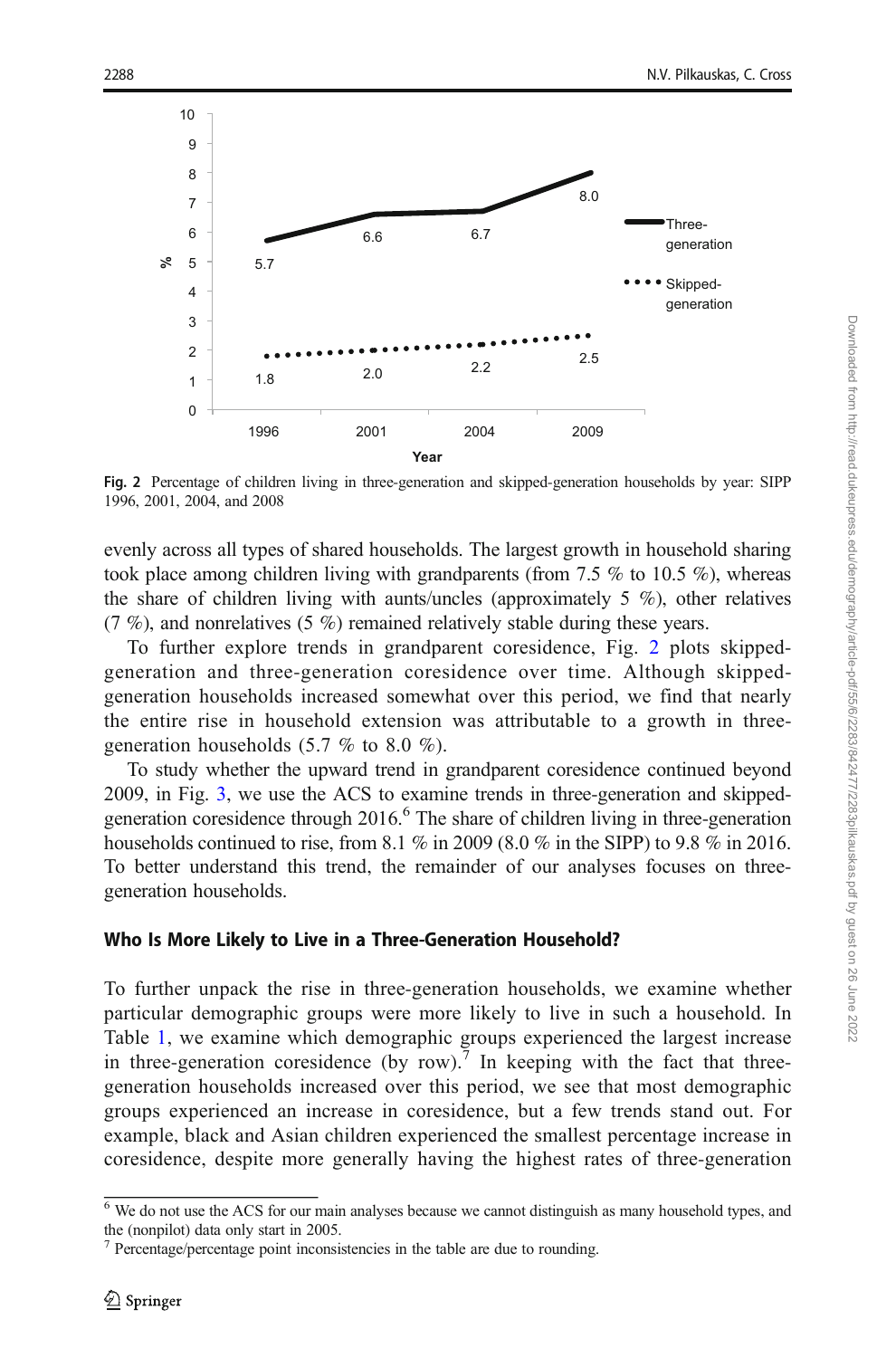<span id="page-6-0"></span>

Fig. 3 Percentage of children living in three-generation and skipped-generation households by year: ACS 2009–2016

coresidence (Pilkauskas [2014\)](#page-14-0). Hispanic and children of "other" race/ethnicity experienced the largest increase in coresidence. Mothers with high school or greater education experienced much larger percentage increases than those with less than a high school education. Interestingly, the share of young mothers (under 18) living in a three-generation household declined (as did the share of mothers older than 50), whereas the share of coresident mothers aged 40–49 in threegeneration households nearly doubled. Children in married-parent households increased three-generation coresidence by 45 % (2 percentage points), whereas children in unmarried parent households increased by 15 % (3 percentage points). Households with income above poverty experienced greater percentage increases in three-generation coresidence. In terms of government assistance, households receiving school lunch, unemployment income, and housing assistance experienced the largest percentage increases, although change in percentage point terms was relatively small (2–3 percentage points).

## Have Correlates of Three-Generation Coresidence Changed Over Time?

The rise in three-generation households may be explained in part by a change in the characteristics correlated with coresidence. In Table [2](#page-9-0), we examine whether the correlates of three-generation coresidence changed over time. Concordant with prior research, we find that children living in families with greater economic need (income or social safety net participation), younger children, racial/ethnic minorities, and those with unmarried and younger mothers (especially teenage mothers) had higher odds of living in a three-generation household.<sup>8</sup> We find that only three predictors changed over time: Chow tests suggest that being Asian and receiving SNAP/food stamps was less predictive of coresidence, whereas having an immigrant mother became more predictive.

<sup>&</sup>lt;sup>8</sup> Mother's education was not consistently related to coresidence, likely due to collinearity with income. In an extension, we exclude family income from the models and find that greater education is strongly and negatively associated with three-generation coresidence.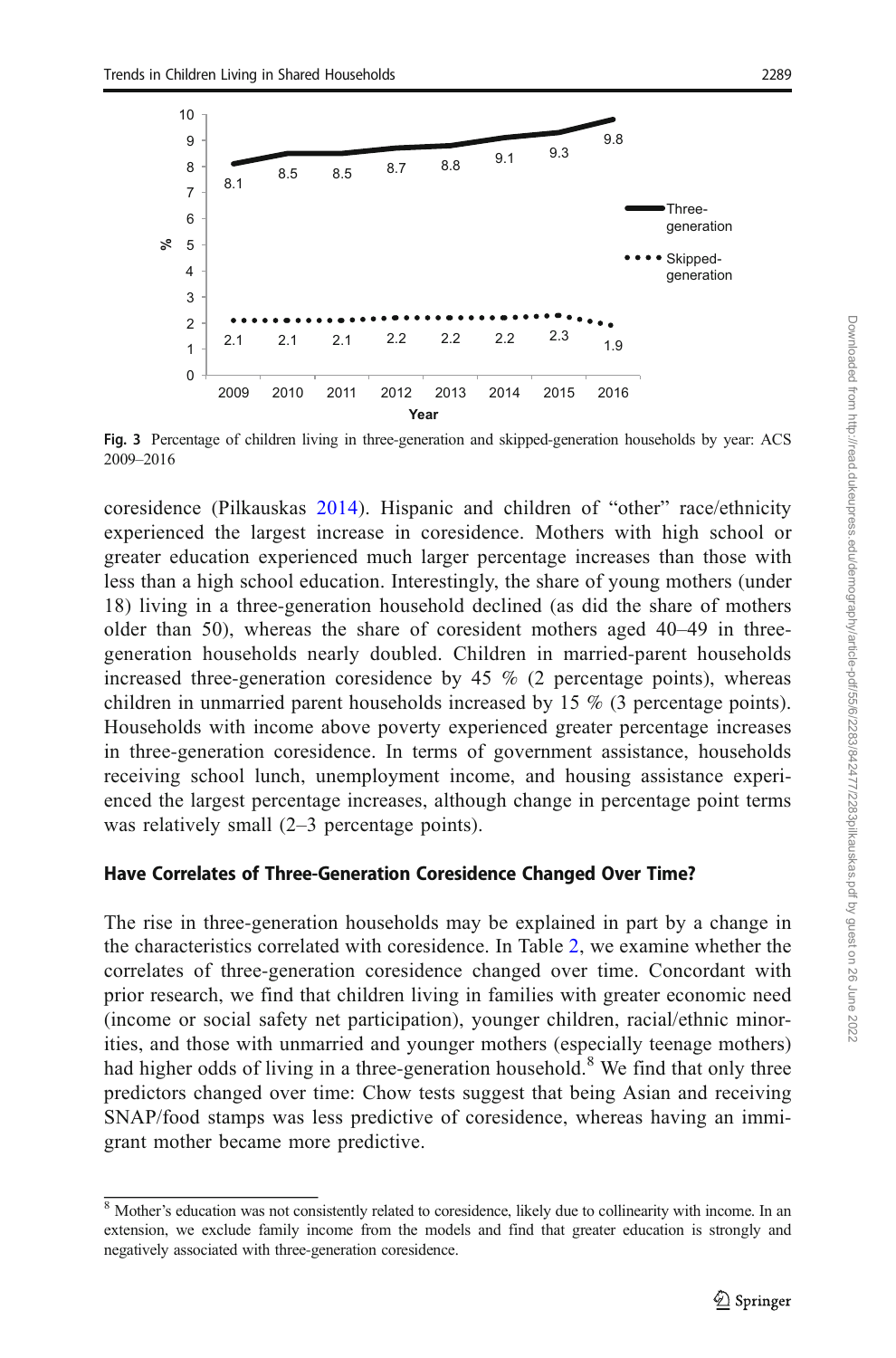|                                                 | 1996     | 2009     | % Change | Percentage Point Change |
|-------------------------------------------------|----------|----------|----------|-------------------------|
| Child's Age                                     |          |          |          |                         |
| $\leq 5^b$                                      | 0.09     | 0.12     | 28       | 3                       |
| $6 - 11^{b}$                                    | 0.05     | 0.07     | 49       | $\overline{c}$          |
| $12 - 17b$                                      | 0.03     | 0.05     | 65       | 2                       |
| Maleb                                           | 0.06     | 0.08     | 40       | 2                       |
| Child's Race/Ethnicity                          |          |          |          |                         |
| <b>Black</b>                                    | 0.10     | 0.11     | 6        | $\mathbf{1}$            |
| Whiteb                                          | 0.04     | 0.05     | 44       | 2                       |
| Hispanic <sup>b</sup>                           | 0.07     | 0.11     | 53       | 4                       |
| Asian                                           | 0.13     | 0.13     | 3        | $\boldsymbol{0}$        |
| Other <sup>b</sup>                              | 0.04     | 0.10     | 155      | 6                       |
| Mother's Education <sup>a</sup>                 |          |          |          |                         |
| Less than high schoolb                          | 0.08     | 0.09     | 18       | 1                       |
| High school <sup>b</sup>                        | 0.06     | 0.11     | 77       | 5                       |
| Some collegeb                                   | 0.05     | 0.08     | 55       | 3                       |
| Bachelor's degree or higher <sup>b</sup>        | 0.03     | 0.04     | 41       | $\mathbf{1}$            |
| Mother's Age <sup>a</sup>                       |          |          |          |                         |
| $<$ 18 <sup>b</sup>                             | 0.08     | 0.02     | $-73$    | $-6$                    |
| $18 - 29b$                                      | 0.12     | 0.16     | 35       | $\overline{4}$          |
| $30 - 39b$                                      | 0.04     | 0.07     | 69       | 3                       |
| $40 - 49$ <sup>b</sup>                          | 0.03     | 0.06     | 77       | $\overline{2}$          |
| $50+$                                           | 0.06     | 0.05     | $-13$    | $-1$                    |
| Mother's Labor Force Participation <sup>a</sup> |          |          |          |                         |
| Employed <sup>b</sup>                           | 0.05     | 0.08     | 50       | 3                       |
| Unemployed                                      | 0.09     | 0.11     | 22       | 2                       |
| Not in labor forceb                             | 0.06     | 0.09     | 43       | 3                       |
| Mother Is Immigranta,b                          | 0.07     | 0.11     | 44       | 3                       |
| Region                                          |          |          |          |                         |
| Northeast <sup>b</sup>                          | 0.06     | 0.08     | 25       | $\overline{c}$          |
| Midwest <sup>b</sup>                            | 0.04     | 0.06     | 41       | $\mathbf{2}$            |
| Southb                                          | 0.06     | 0.08     | 34       | 2                       |
| Westb                                           | 0.06     | 0.10     | 55       | 3                       |
| Urban <sup>b</sup>                              | 0.06     | 0.08     | 39       | 2                       |
| Mother's Union Status <sup>a</sup>              |          |          |          |                         |
| Married <sup>b</sup>                            | 0.03     | 0.05     | 45       | $\mathfrak{2}$          |
| Unmarriedb                                      | $0.18\,$ | $0.20\,$ | 15       | 3                       |
| Divorced/separated/widowed <sup>b</sup>         | 0.08     | 0.11     | 39       | 3                       |
| Family Income as Percentage of Poverty          |          |          |          |                         |
| ${<}101~\%$                                     | 0.05     | 0.07     | 22       | $\mathbf{1}$            |
| 101-200 $\%$ <sup>b</sup>                       | 0.07     | 0.11     | 52       | 4                       |
| 201-300 %b                                      | 0.07     | 0.10     | 40       | 3                       |

<span id="page-7-0"></span>Table 1 Proportion of children living in three-generation households by demographic characteristics and change over time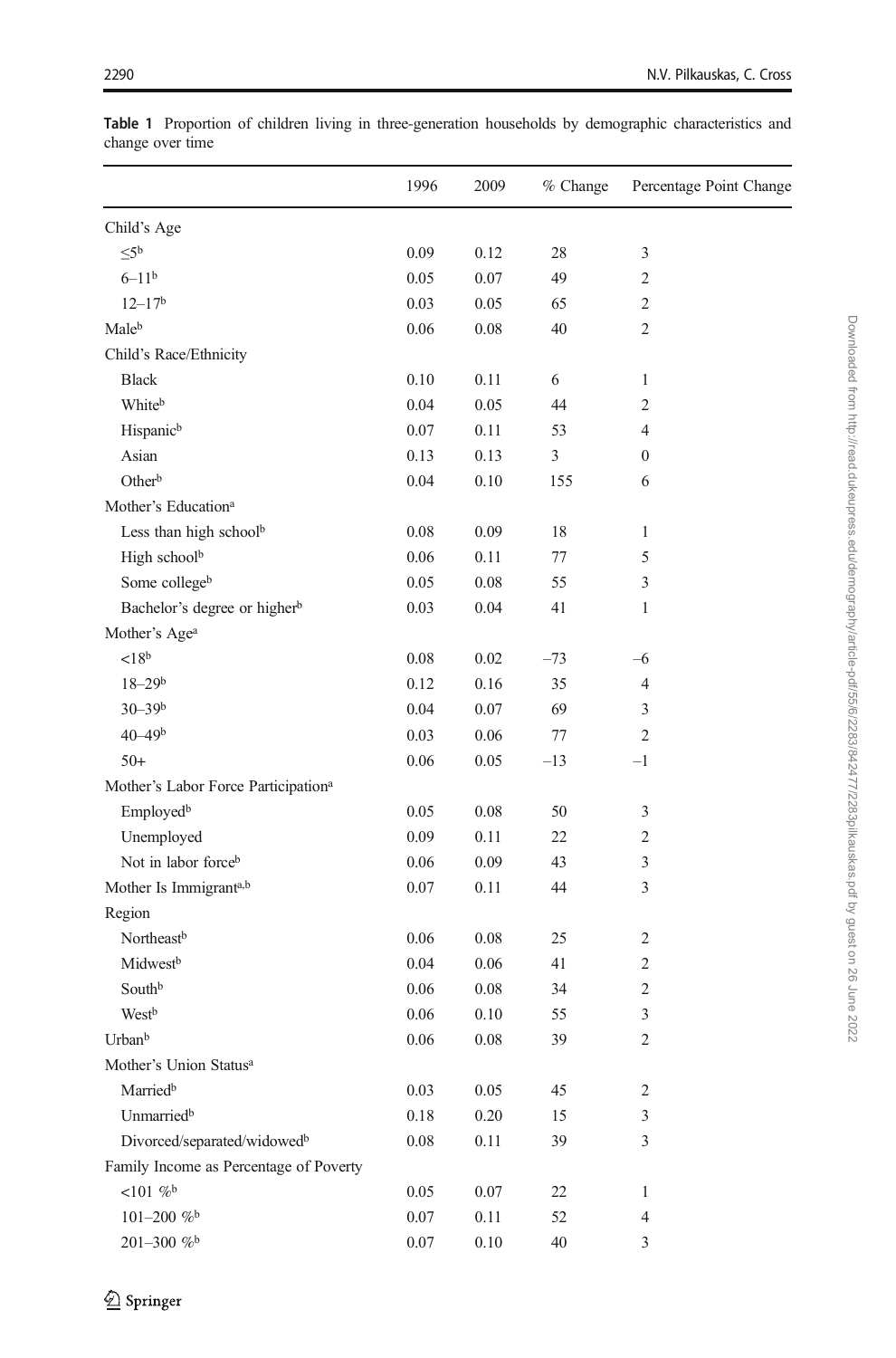#### Table 1 (continued) Table 1

|                                           | 1996   | 2009   | $%$ Change | Percentage Point Change |
|-------------------------------------------|--------|--------|------------|-------------------------|
| 301-400 $%$                               | 0.06   | 0.09   | 54         | 3                       |
| $401 + \%$                                | 0.04   | 0.06   | 58         | $\overline{2}$          |
| Child Support Receipt <sup>b</sup>        | 0.07   | 0.11   | 55         | $\overline{4}$          |
| Own Home <sup>b</sup>                     | 0.06   | 0.09   | 35         | $\overline{2}$          |
| Government Programs                       |        |        |            |                         |
| Temporary Assistance to Needy Families    | 0.11   | 0.13   | 15         | 2                       |
| Food stamps/SNAPb                         | 0.11   | 0.13   | 14         | $\overline{c}$          |
| School breakfast/lunchb                   | 0.04   | 0.07   | 60         | 3                       |
| Social Security                           | 0.28   | 0.31   | 9          | 3                       |
| Supplemental Security Income              | 0.22   | 0.24   | 8          | $\overline{2}$          |
| Unemployment income <sup>b</sup>          | 0.07   | 0.11   | 50         | $\overline{4}$          |
| Veterans payments                         | 0.20   | 0.17   | $-1.5$     | $-3$                    |
| Women, Infants, and Children <sup>b</sup> | 0.15   | 0.20   | 29         | $\overline{4}$          |
| Housing assistance                        | 0.03   | 0.06   | 63         | $\overline{2}$          |
| Medicaid <sup>b</sup>                     | 0.10   | 0.11   | 19         | $\overline{2}$          |
| Private Health Insurance <sup>b</sup>     | 0.04   | 0.05   | 18         | 1                       |
| N                                         | 24,627 | 24,097 |            |                         |

Note: Sample is restricted to children who live with at least one parent.

Source: 1996 and 2009 SIPP. Percentage point inconsistencies are due to rounding.

<sup>a</sup> Father's information is used when mother's information is unavailable.

<sup>b</sup> Indicates significant differences at  $p < .05$  from chi-square tests between 1996 and 2009.

#### What Factors Explain the Observed Changes in Three-Generation Households?

To examine factors that explain the increase in three-generation households, Table [3](#page-11-0) displays the results from Oaxaca-Blinder decomposition detailing the percentage of the difference in three-generation households between 1996 and 2009 (8.38  $% - 5.72$   $% =$ 2.66 %; because this analysis is restricted to children living with at least one parent, the rate in 2009 is slightly higher than that for all children) that can be attributed to observable differences in characteristics of households with children between these two time points.

Two factors stand out as major contributors to the increase in three-generation households: the change in mother's relationship status, and the share of households receiving Social Security. (Note that a negative coefficient suggests that if compositional changes had not occurred over this period, the share of children in three-generation households would have been lower; in other words, this compositional shift contributes to the increase in coresidence). The change in mother's relationship status accounts for approximately one-half a percentage point of the increase (sum of the individual beta coefficients for each union status) in threegeneration family households (approximately 20 % of the total 2.66 percentage point change over time). Likewise, Social Security receipt accounts for a one-half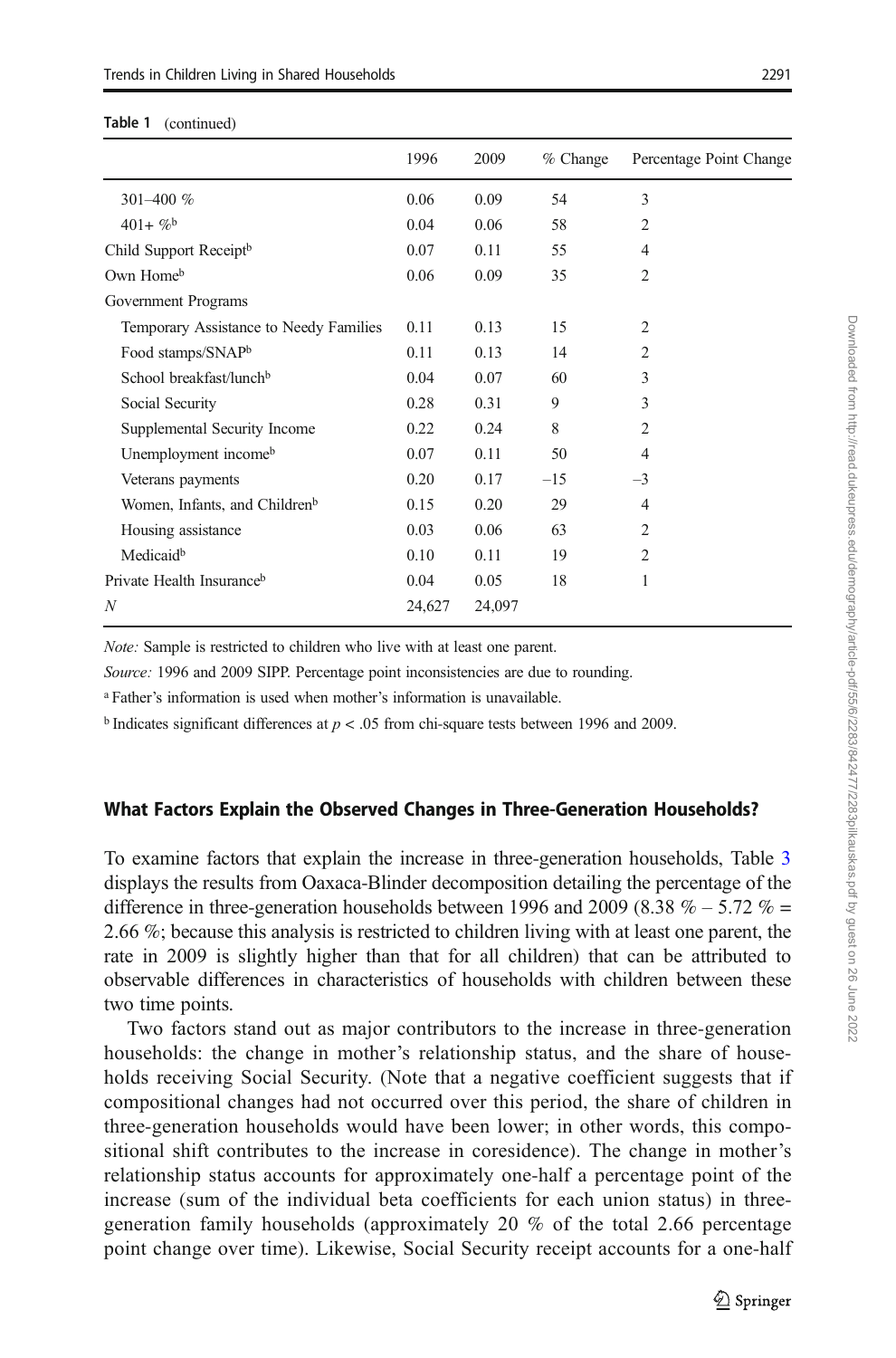<span id="page-9-0"></span>

|                                                                               | 1996           |             |            | 2009        |  |
|-------------------------------------------------------------------------------|----------------|-------------|------------|-------------|--|
|                                                                               | Odds Ratio     | z Statistic | Odds Ratio | z Statistic |  |
| Child's Age (ref. $= \leq 5$ )                                                |                |             |            |             |  |
| $6 - 11$                                                                      | $0.635***$     | $(-4.317)$  | $0.717***$ | $(-3.317)$  |  |
| $12 - 17$                                                                     | $0.312***$     | $(-8.668)$  | $0.398***$ | $(-7.712)$  |  |
| Male                                                                          | 0.984          | $(-0.233)$  | 0.959      | $(-0.716)$  |  |
| Child's Race/Ethnicity (ref. = white)                                         |                |             |            |             |  |
| <b>Black</b>                                                                  | $1.557**$      | (3.308)     | 1.364*     | (2.141)     |  |
| Hispanic                                                                      | $1.782***$     | (3.499)     | 1.370*     | (2.583)     |  |
| Asianb                                                                        | 5.188***       | (6.471)     | $2.926***$ | (5.575)     |  |
| Other                                                                         | 1.761          | (1.512)     | 1.307      | (1.516)     |  |
| Mother's Education (ref. $=$ bachelor's degree or higher) <sup>a</sup>        |                |             |            |             |  |
| Less than high school                                                         | $0.707\dagger$ | $(-1.713)$  | 1.134      | (0.675)     |  |
| High school                                                                   | 0.958          | $(-0.251)$  | $1.332*$   | (2.054)     |  |
| Some college                                                                  | 0.950          | $(-0.299)$  | 1.045      | (0.346)     |  |
| Mother's Age (ref. $= 50+$ ) <sup>a</sup>                                     |                |             |            |             |  |
| < 18                                                                          | $4.702**$      | (3.301)     | 5.725**    | (3.157)     |  |
| $18 - 29$                                                                     | $2.545**$      | (3.264)     | 3.999***   | (5.285)     |  |
| $30 - 39$                                                                     | 1.146          | (0.497)     | 1.758*     | (2.258)     |  |
| $40 - 49$                                                                     | 0.958          | $(-0.157)$  | 1.720*     | (2.231)     |  |
| Mother's Labor Force Participation (ref. = not in labor force) <sup>a</sup>   |                |             |            |             |  |
| Employed                                                                      | $1.502***$     | (3.447)     | $1.520***$ | (3.891)     |  |
| Unemployed                                                                    | 1.271          | (1.251)     | 1.062      | (0.351)     |  |
| Mother Is Immigranta,b                                                        | 1.117          | (0.690)     | $1.686***$ | (4.002)     |  |
| Region (ref. $=$ South)                                                       |                |             |            |             |  |
| Northeast                                                                     | 1.446**        | (2.732)     | 1.181      | (1.340)     |  |
| Midwest                                                                       | $0.741*$       | $(-2.213)$  | 0.820      | $(-1.471)$  |  |
| West                                                                          | 1.204          | (1.417)     | 1.267*     | (2.066)     |  |
| Urban                                                                         | $1.571***$     | (3.593)     | 1.379**    | (2.725)     |  |
| Mother's Union Status (ref. = married) <sup>a</sup>                           |                |             |            |             |  |
| Unmarried                                                                     | $3.637***$     | (8.704)     | 3.558***   | (10.468)    |  |
| Divorced/separated/widowed                                                    | 1.930***       | (4.661)     | $2.143***$ | (5.707)     |  |
| Family Income as Percentage of Poverty (ref. $=$ >401 % of poverty threshold) |                |             |            |             |  |
| $101\%$                                                                       | $5.160***$     | (6.549)     | 4.397***   | (8.173)     |  |
| 101-200 $%$                                                                   | $3.510***$     | (5.239)     | 3.160***   | (6.509)     |  |
| 201-300 %                                                                     | 2.364***       | (3.497)     | 1.553*     | (2.317)     |  |
| 301-400 %                                                                     | 1.722*         | (2.031)     | 1.158      | (0.692)     |  |
| Child Support Receipt                                                         | 1.185          | (1.259)     | 1.144      | (1.041)     |  |
| Own Home                                                                      | 4.596***       | (11.883)    | 4.408***   | (12.135)    |  |
| Government Programs                                                           |                |             |            |             |  |
| Temporary Assistance to Needy Families                                        | 1.085          | (0.447)     | 1.022      | (0.093)     |  |
| Food stamps/SNAPb                                                             | 1.811***       | (3.586)     | 1.129      | (0.908)     |  |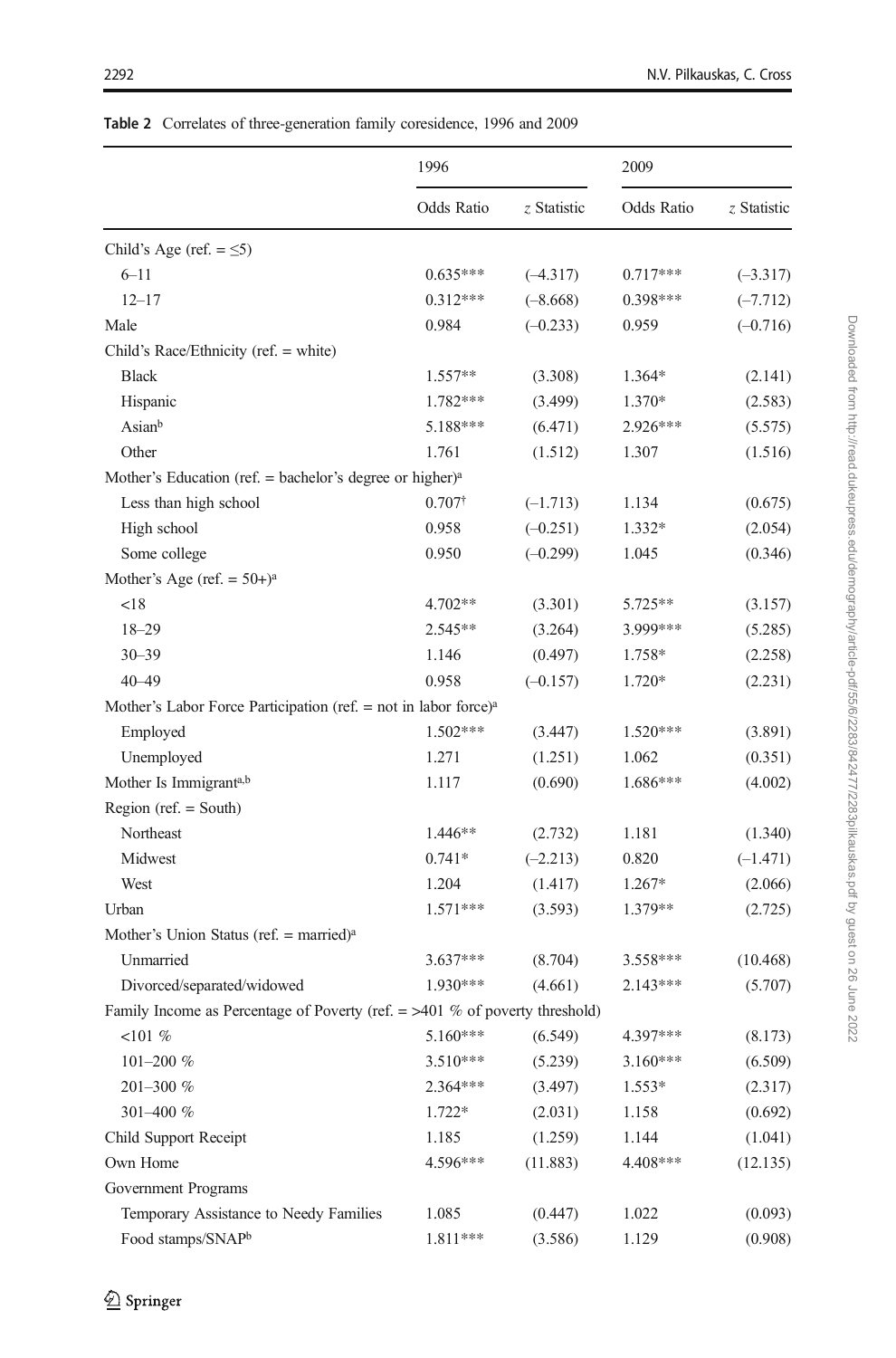#### Table 2 (continued) Table 2

|                              | 1996              |             | 2009               |             |
|------------------------------|-------------------|-------------|--------------------|-------------|
|                              | Odds Ratio        | z Statistic | Odds Ratio         | z Statistic |
| School breakfast/lunch       | $0.696*$          | $(-3.135)$  | 0.836 <sup>†</sup> | $(-1.619)$  |
| Social Security              | 11.946***         | (18.409)    | 10.842***          | (19.449)    |
| Supplemental Security Income | $2.844***$        | (5.583)     | $2.040***$         | (3.854)     |
| Unemployment income          | 1.210             | (0.729)     | 1.231              | (1.243)     |
| Veterans payments            | $2.943***$        | (3.280)     | $3.005***$         | (4.255)     |
| Women, Infants, and Children | 1.349*            | (2.210)     | $1.466**$          | (3.207)     |
| Housing assistance           | $0.283***$        | $(-5.179)$  | $0.376***$         | $(-4.707)$  |
| Medicaid                     | $0.652**$         | $(-3.044)$  | $0.554***$         | $(-5.504)$  |
| Private Health Insurance     | $0.816^{\dagger}$ | $(-1.690)$  | $0.701**$          | $(-2.927)$  |
| Constant                     | $0.001***$        | $(-15.659)$ | $0.002***$         | $(-17.145)$ |
| Number of Observations       | 24,627            |             | 24,097             |             |

Note: Sample is restricted to children who live with at least one parent.

Source: 1996 and 2009 SIPP.

<sup>a</sup> Father's information is used when mother's information is unavailable.

<sup>b</sup> Indicates significant differences at  $p < .05$  from Chow tests between 1996 and 2009.

 $\frac{1}{p}$  < .10;  $\frac{1}{p}$  < .05;  $\frac{1}{p}$  < .01;  $\frac{1}{p}$  < .001

percentage point increase in three-generation family households (19 % of the total percentage point change). Changes in the racial/ethnic composition of children also increased the share of three-generation households, as did the decline in the share of households with private health insurance.

Although most compositional changes suggest that three-generation households should have increased over this period, a few changes also worked against the observed increase. In particular, the increase in Medicaid receipt over this period worked to decrease three-generation coresidence by nearly one-half a percentage point (0.46): if Medicaid had not increased, the share of children living in three-generation households likely would have been even higher. Likewise, shifts in maternal age composition (toward an older age) reduce coresidence slightly (by 0.21 percentage points).

### **Discussion**

In this study, we examine trends in shared households among children. We find that although the share of children living in a shared household increased between 1996 and 2009, the increase was driven by a rise in the share of children living in threegeneration households. The share of children living in such households increased from 5.7 % in 1996 to 8.0 % in 2009. We may be concerned that the Great Recession drove the increase, but this study shows that the increase started well before the recession (before 2007) and continued beyond its end (2010), increasing to 9.8 % of children in 2016 (7.1 million children).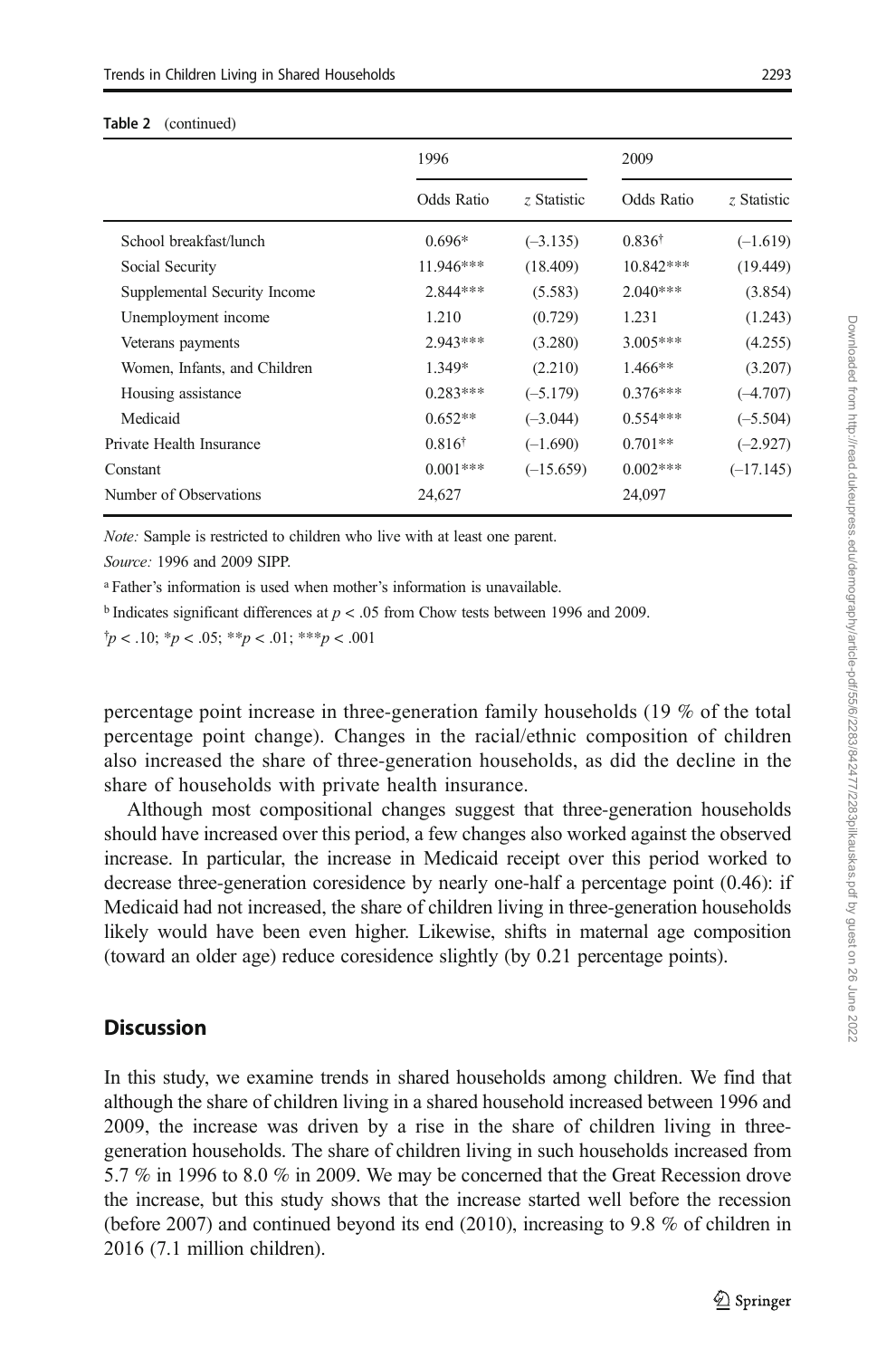|                                                                               | Coefficient | % Explained |
|-------------------------------------------------------------------------------|-------------|-------------|
| Child's Age                                                                   |             |             |
| $0 - 5$                                                                       | 0.0000      | 0.00        |
| $6 - 11$                                                                      | 0.0000      | 0.00        |
| $12 - 17$                                                                     | 0.0003      | 0.01        |
| Male                                                                          | 0.0000      | 0.00        |
| Child's Race/Ethnicity                                                        |             |             |
| White                                                                         | $-0.0025$   | $-0.09$     |
| <b>Black</b>                                                                  | $-0.0002$   | $-0.01$     |
| Hispanic                                                                      | 0.0003      | 0.01        |
| Asian                                                                         | 0.0000      | 0.00        |
| Other                                                                         | 0.0003      | 0.01        |
| Mother's Education <sup>a</sup>                                               |             |             |
| Less than high school                                                         | $-0.0005$   | $-0.02$     |
| High school                                                                   | 0.0007      | 0.03        |
| Some college                                                                  | $-0.0001$   | 0.00        |
| Bachelor's degree or higher                                                   | 0.0001      | 0.00        |
| Mother's Age <sup>a</sup>                                                     |             |             |
| < 18                                                                          | 0.0002      | 0.01        |
| $18 - 29$                                                                     | 0.0003      | 0.01        |
| $30 - 39$                                                                     | $-0.0017$   | $-0.07$     |
| $40 - 49$                                                                     | 0.0013      | 0.05        |
| $50+$                                                                         | 0.0020      | 0.08        |
| Mother's Labor Force Participation <sup>a</sup>                               |             |             |
| Employed                                                                      | 0.0001      | 0.00        |
| Unemployed                                                                    | 0.0000      | 0.00        |
| Not in labor force                                                            | $-0.0001$   | 0.00        |
| Mother Is Immigrant                                                           | $-0.0007$   | $-0.03$     |
| Region                                                                        |             |             |
| Northeast                                                                     | 0.0000      | 0.00        |
| Midwest                                                                       | $-0.0004$   | $-0.01$     |
| South                                                                         | 0.0001      | 0.00        |
| West                                                                          | $-0.0001$   | 0.00        |
| Urban                                                                         | $-0.0003$   | $-0.01$     |
| Mother's Union Status <sup>a</sup>                                            |             |             |
| Married                                                                       | $-0.0022$   | $-0.08$     |
| Unmarried                                                                     | $-0.0031$   | $-0.12$     |
| Divorced/separated/widowed                                                    | $-0.0001$   | 0.00        |
| Family Income as Percentage of Poverty (ref. $=$ >401 % of poverty threshold) |             |             |
| <101%                                                                         | $-0.0009$   | $-0.04$     |
| 101–200 $\%$                                                                  | 0.0004      | 0.01        |
| 201-300 %                                                                     | $-0.0004$   | $-0.01$     |

<span id="page-11-0"></span>Table 3 Nonlinear Oaxaca decomposition of difference in prevalence of three-generation coresidence among children: 1996 and 2009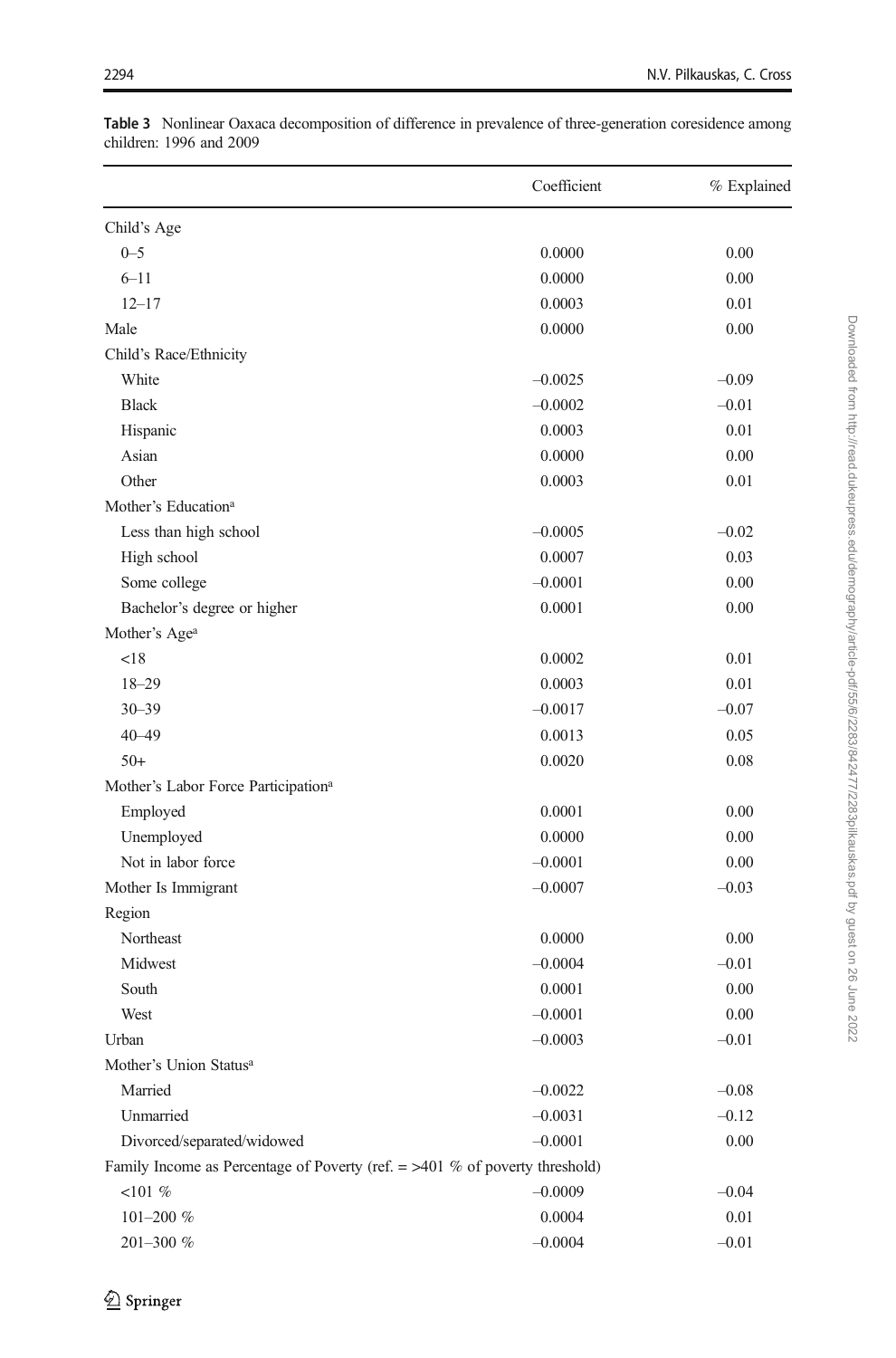| Table 3 | (continued) |
|---------|-------------|
|---------|-------------|

|                                                              | Coefficient | % Explained |
|--------------------------------------------------------------|-------------|-------------|
| 301-400 %                                                    | $-0.0003$   | $-0.01$     |
| 401 %+                                                       | 0.0014      | 0.05        |
| Child Support                                                | $-0.0002$   | $-0.01$     |
| Own Home                                                     | 0.0005      | 0.02        |
| Government Programs                                          |             |             |
| Temporary Assistance to Needy Families                       | 0.0002      | 0.01        |
| Food stamps/SNAP                                             | $-0.0004$   | $-0.02$     |
| School breakfast/lunch                                       | 0.0008      | 0.03        |
| Social Security                                              | $-0.0050$   | $-0.19$     |
| Supplemental Security Income                                 | $-0.0007$   | $-0.03$     |
| Unemployment income                                          | $-0.0004$   | $-0.02$     |
| Veterans payments                                            | $-0.0002$   | $-0.01$     |
| Women, Infants, and Children                                 | $-0.0006$   | $-0.02$     |
| Housing assistance                                           | $-0.0003$   | $-0.01$     |
| Medicaid                                                     | 0.0046      | 0.17        |
| Private Health Insurance                                     | $-0.0022$   | $-0.08$     |
| Total Percentage                                             |             | $-37.0$     |
| Total Difference in Three-Generation Households <sup>b</sup> | 0.0266      |             |
| N                                                            | 48,722      |             |

Note: Models are pooled. Share is explained by characteristics. Sample is restricted to children who live with at least one parent. Effects represent what would happen to the share of three-generation households if compositional changes had not occurred.

<sup>a</sup> Father's information is used when mother's information is unavailable.

<sup>b</sup> The difference in prevalence of three-generation households is 0.0266, slightly higher than the full sample difference of 0.023. This arises because children who live without a parent present are excluded from these analyses as information on their parents is not available.

The correlates analyses show that few correlates changed over time and that threegeneration coresidence was more common among lower-income households. Yet more economically advantaged groups experienced the largest percentage increases in threegeneration coresidence: children in married households, with mothers who were more educated, and mothers who were older. Future research should examine why this might be the case.

The decomposition suggests that changes in mother's relationship status represented the strongest explanatory factor in the increase in three-generation coresidence over time; however, an increase in the share of households receiving Social Security also explains a large share of the increase. Like reduced marriage and increased single parenthood, increased receipt of Social Security explained almost one-half a percentage point increase in three-generation coresidence.

The increase in three-generation coresidence associated with increased Social Security receipt may be related to the fact that individuals who receive Social Security are likely to be a source of economic stability (and compared with many other government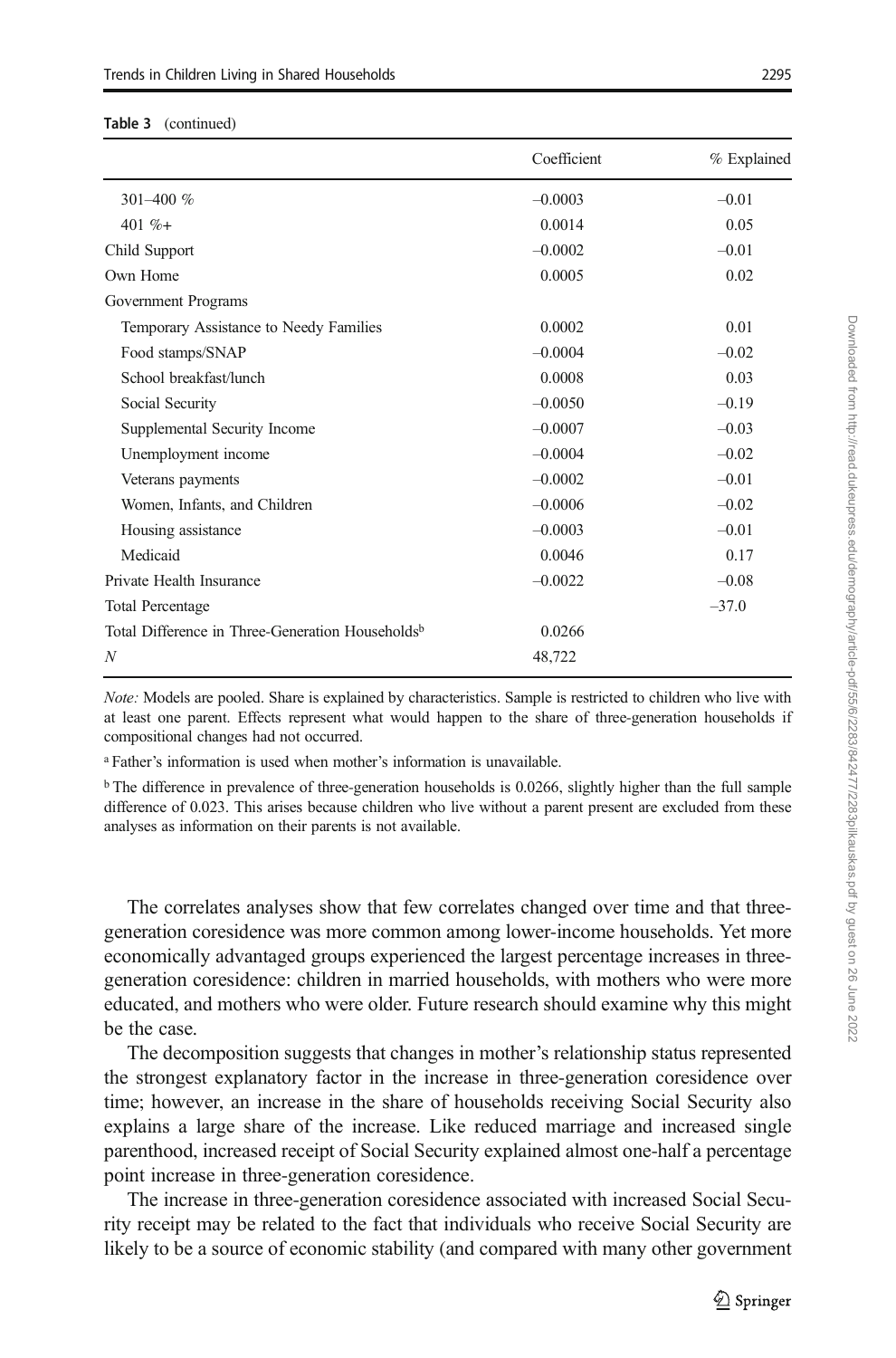<span id="page-13-0"></span>assistance programs, Social Security payments are generally larger and more stable over time). Children and grandchildren may move in with grandparents receiving Social Security if they are more economically stable.

Although most public assistance programs explained little of the change over time, increased Medicaid receipt reduced three-generation coresidence by almost one-half a percentage point. Similar to Social Security but unlike most public assistance programs, which have smaller economic value and often have shorter recertification periods (e.g., an individual may lose eligibility month-to-month on food stamps), Medicaid provides families with children with a relatively significant in-kind income transfer, which may permit families to live independently and thus reduce coresidence. The difference in direction of the effect of Social Security and Medicaid may in part be driven by differences in who receives the assistance. If mothers or children receive Medicaid, the economic benefit may allow them to live independently. In comparison, Social Security is largely received by the grandparent generation; thus, these grandparents may be able to provide assistance to their children and grandchildren through coresidence.

Although our analysis includes a large set of characteristics likely related to threegeneration coresidence, other unmeasured factors (such as preferences, health of household members, or housing markets) may also be important drivers of coresidence. Increased coresidence with grandparents may be explained in part by increased longevity (World Bank [2018\)](#page-14-0), the greater share of individuals who are grandparents (Monte [2017\)](#page-14-0) or stepgrandparents (Yahirun et al. [2018](#page-14-0)), or an increased length of grandparenthood (Margolis and Wright [2017\)](#page-14-0)—factors we could not observe here. Future research that can examine these factors would be a useful next step. Nonetheless, these findings suggest that public policies likely shape the living arrangements of children.

Given the large increase in the share of children living in three-generation households over the last 20 years, more research should study the implications of these living arrangements. Prior research has linked coresidence with positive outcomes for older children (e.g., Deleire and Kalil [2002\)](#page-14-0), but the evidence is mixed for younger children (e.g., Mollborn et al. [2011](#page-14-0), [2012;](#page-14-0) Pilkauskas [2014](#page-14-0)). Understanding how policy and demographic changes influence coresidence and the implications for children will be important areas for future research.

Acknowledgments The authors thank Liana Fox, Katherine Michelmore, and Mariana Amorim for their feedback and assistance.

### References

- Amorim, M., Dunifon, R., & Pilkauskas, N. (2017). The magnitude and timing of grandparental coresidence during childhood in the United States. Demographic Research, 37(article 52), 1695– 1706. <https://doi.org/10.4054/DemRes.2017.37.52>
- Bengtson, V. L. (2001). Beyond the nuclear family: The increasing importance of multigenerational bonds. Journal of Marriage and Family, 63, 1–16.
- Carlson, M. J., & Meyer, D. R. (2014). Family complexity: Setting the context. Annals of the American Academy of Political and Social Science, 654, 6–11.
- Cherlin, A. J. (2010). The marriage-go-round: The state of marriage and the family in America today. New York, NY: Vintage.
- Cherlin, A. J., & Seltzer, J. A. (2014). Family complexity, the family safety net, and public policy. Annals of the American Academy of Political and Social Science, 654, 231–239.